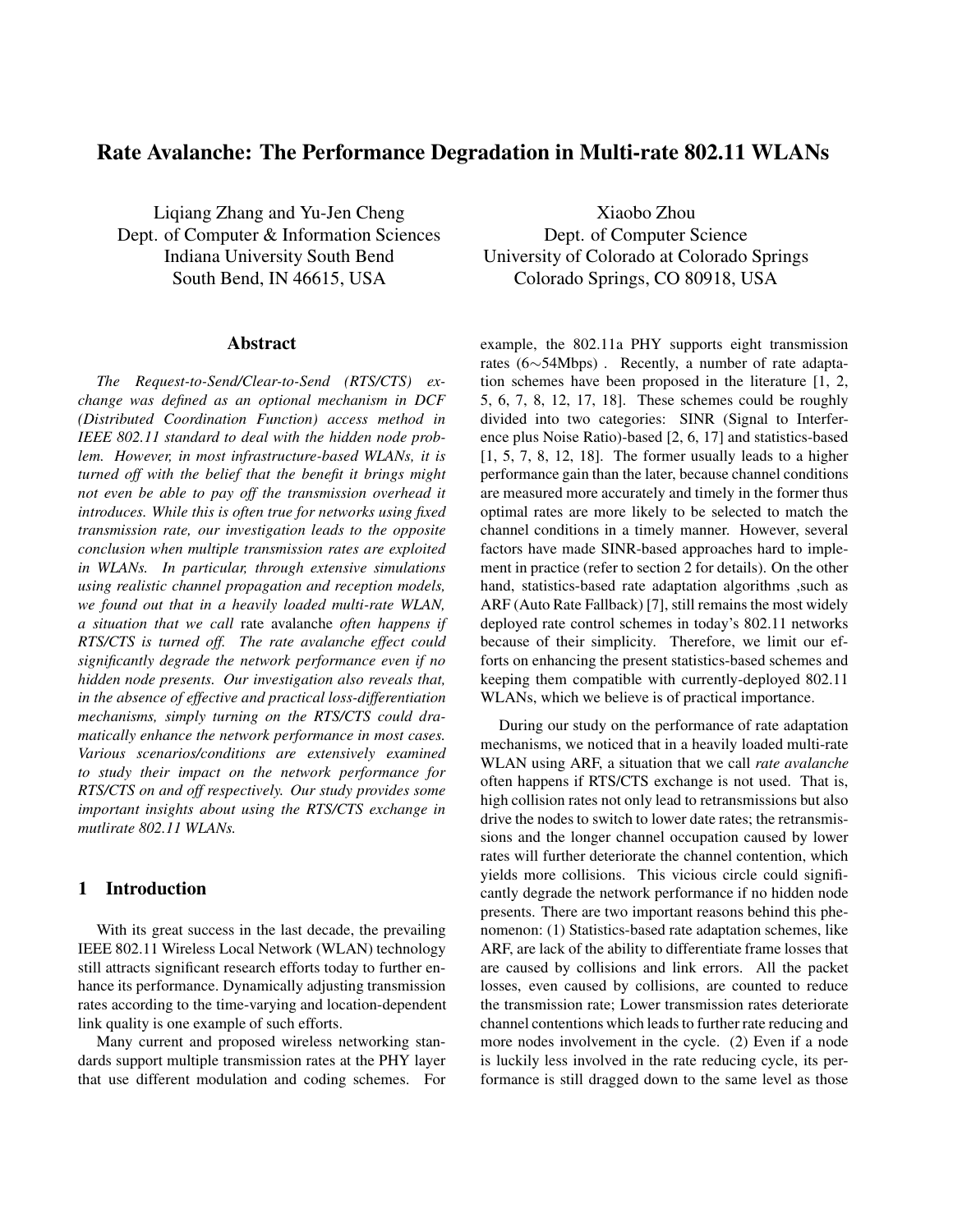transmitting at lower rates, which is a verification to the socalled performance anomaly effect [4]. Interestingly, however, we found that the rate avalanche could be effectively ameliorated through turning on the RTS/CTS mechanism.

The above mentioned discovery has motivated us to thoroughly investigate the effect of RTS/CTS exchange on the performance of multi-rate WLANs. The investigation itself, however, is more challenging than it appears. The complexity of time-varying channel characteristics, node mobility, various traffic patterns, node interactions, and their effects on the behavior of ARF algorithm make it difficult to build a complete analytical model to study the network performance. On the other hand, a real testbed that contains a large number of wireless nodes is expensive. Therefore, we have chosen to use the Network Simulator – ns-2 [13] to conduct the study. However, the current implementation of ns-2, e.g., the recent all-in-one version 2.29, does not satisfy our requirements – while it has a rather complete, detailed, and accurate simulation of the 802.11 MAC protocol, the support to the PHY layer is much less substantial. For a simulation study where link dynamics and frame errors need to be carefully addressed, a concrete and realistic PHY implementation is particularly important. To facilitate the investigation, we have made significant changes in the implementation of 802.11 MAC and PHY. Besides the support to the multi-rate and ARF algorithm, the implementation also includes two important features: (1) it has a realistic channel propagation model that is suitable for mobile nodes deployed in urban area; and (2) it uses a FER (Frame Error Rate) - based reception model that reflects the error performance of 802.11a PHY modulation and coding schemes.

Our study leads to following conclusions about the impact of RTS/CTS exchange on multi-rate 802.11 WLANs:

- Different than in single-rate networks, simply turning off RTS/CTS exchange in heavily-loaded multirate 802.11 WLANs could lead to severe degradation of network performance. Particularly, the rate avalanche effect contributes significantly to the performance degradation.
- With all factors considered, keeping RTS/CTS on will have a much higher chance to gain a better network performance than keeping RTS/CTS off.
- If dynamic RTS/CTS exchange is to be employed, simply using a pre-configured RTS threshold will only yield sub-optimal performance. This is because the optimal RTS threshold depends on several factors, such as, the number of competing nodes, the geographic distribution of nodes, and node mobility, etc. All these factors can vary over time in real networks.

The rest of the paper is organized as follows. Section II presents the related work. Some related background issues

are presented in Section III. We describe the detailed simulation modeling in section IV. Performance analysis is presented and discussed in section V. Finally, section VI concludes the paper.

## **2 Related Work**

Wireless channel conditions are time-varying and can be influenced by several factors, such as path loss, shadowing, multi-path fading, and interference, etc. The idea of rate adaptation is to adapt the data rate over time according to the fluctuating channel conditions so that optimal throughput is achieved.

#### **2.1 SINR-based Rate Adaptation**

Ideally, if both of the following could be achieved: (A) accurately modeling the relation between SINR (Signal to Interference plus Noise Ratio) and the optimal rate for throughput; and (B) senders being able to precisely estimate the SINR that will be observed by receivers at the moment of transmission; then an optimal rate adaptation algorithm could be implemented simply by the means of a lookup table. Unfortunately, in reality, neither (A) nor (B) is easy to achieve. A complete model for the relation between SINR and the optimal rate for throughput not only includes a radio channel model describing the relation among FER, SINR, modulation and coding schemes, but also a MAC model capturing the interactions of multiple contending stations. On the other hand, estimating time-varying channel conditions is a very challenging task, especially when dynamic interferences are considered; not to mention that the SINR observed at the sender side could be significantly different than that at the receiver side. Despite these difficulties, the optimality of such SINR-based approach has attracted significant research efforts, such as RBAR [6], OAR [17], RAF [2], and others [11]. Assumptions or approximations are often used in these schemes to simplify the problem. However, these SINR-based approaches have not been applied in practice so far.

### **2.2 Statistics-based Rate Adaptation**

An alternative to SINR-based approaches is to estimate link conditions through maintaining statistics about the transmitted data like the achieved throughput [1], consecutive transmission successes/losses [7, 12, 8, 5], and shortterm lose ratio [18].

ARF [7], the first documented rate adaptation algorithm which was originally designed for Lucent Technologies' WaveLAN-II WLAN devices, belongs to this category. ARF incrementally increases or decreases the rate by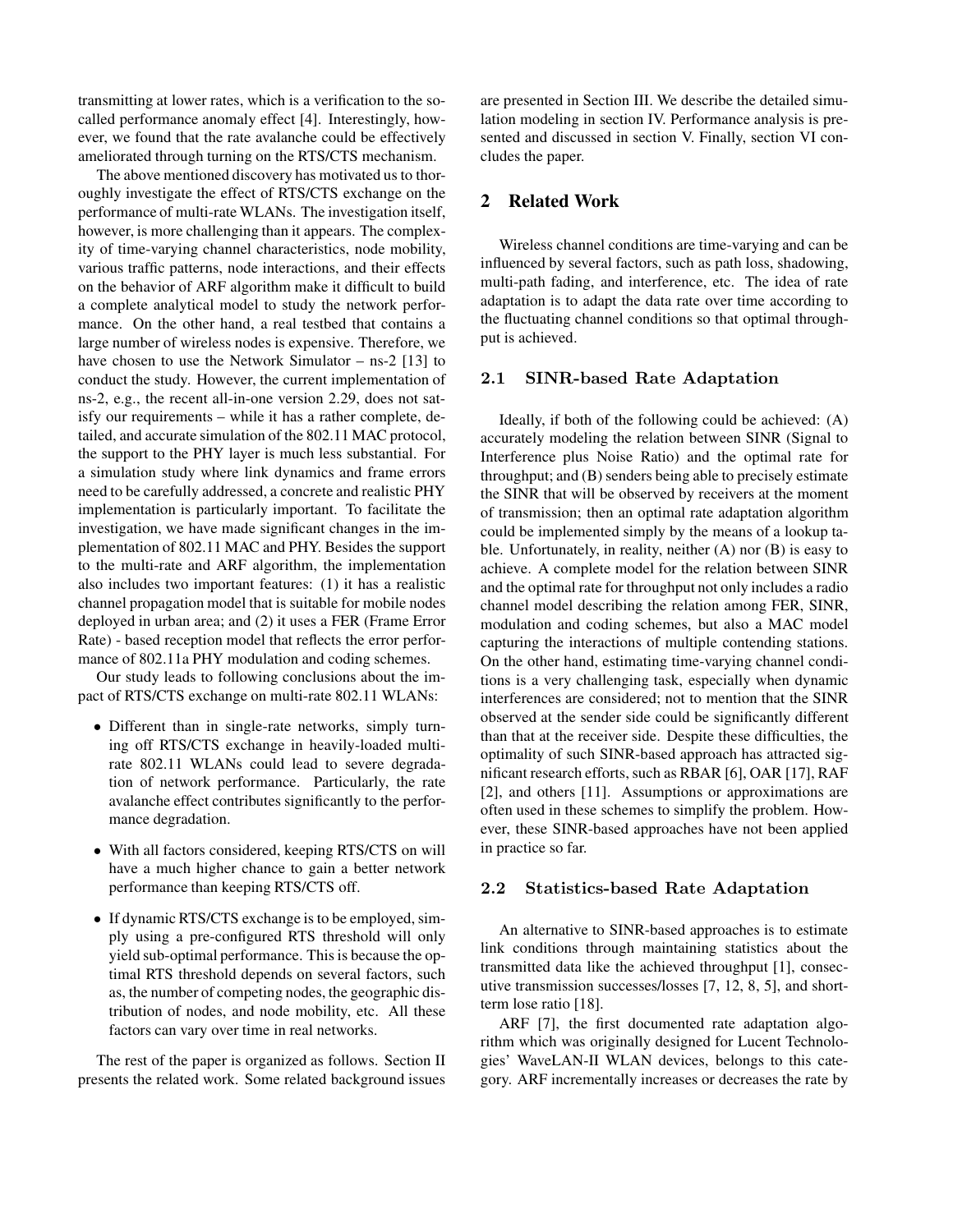keeping the track of acknowledged/unacknowledged transmissions as well as a timing function. A sender will switch its transmission rate to the next lower level if it experiences two consecutive failed (unacknowledged) transmissions, a timer will also be started. When either the timer expires or it sees 10 consecutive successful (acknowledged) transmissions, the sender will raise its rate to the next higher level and the timer is cancelled. However, if the first transmission at the higher rate fails, the rate will be lowered down again instantly and the timer is restarted. Some deficiencies of ARF have been revealed by previous research efforts: it is unable to adapt effectively to fast-changing channel conditions [6]; On the other hand, if the channel conditions do not change at all, or change very slowly, ARF will try to use a higher rate every 10 consecutive transmission successes or after a timer expiration, which results in increased retransmission attempts and thus do harmful to the throughput [12]. However, due to its simplicity, ARF is still the most widely implemented rate adaption scheme in the 802.11 market [8].

## **3 Preliminaries**

## **3.1 IEEE 802.11 DCF Access Method**

The IEEE 802.11 WLAN operates with two modes at MAC layer a mandatory Distributed Coordination Function (DCF) and an optional Point Coordination Function (PCF). DCF is a contention-based protocol, derived from CSMA/CA (Carrier Sense Multiple Access / Collision Avoidance). In DCF, each wireless station has to sense the channel before sending its packet. Only if the channel has been idle for a certain period of time – DCF Inter Frame Space (DIFS), the transmission is allowed. Between any two consecutive transmissions of the same station, there must be a back-off operation with a randomly-picked backoff count value between [0, CW-1] (CW standards for Contention Window). This backoff count decreases by one for each idle time slot. This backoff procedure is frozen every time the station finds the channel busy and is resumed every time the channel has been idle longer than DIFS. The transmission is triggered when the back-off counter reaches zero. Such a CSMA/CA based access method cannot totally avoid collisions. If two or more stations happen to transmit at the same time, a retransmission will be triggered at all involved stations repeating the above process. However the CW will be doubled. The CW is limited by a minimum value (CWmin) and a maximum value (CWmax).

### **3.2 RTS/CTS Exchange**

Besides the basic access mechanism, the 802.11 DCF also includes an optional RTS/CTS based access scheme



## **Figure 1. RTS/CTS Exchange Scheme of IEEE 802.11**

which was defined to ameliorate the hidden node problem. A hidden node is one that is in the transmission range of the receiver, but out of the range of the sender. Because of their unawareness of each other, the hidden node and the sender unintentionally create a high-collision area in the vicinity of the receiver, which could significantly degrade the network performance. This effect could be effectively mitigated through the using of RTS/CTS exchange which helps to reserve time intervals in both the sender's and the receiver's neighborhood. The RTS/CTS based access scheme is shown in Fig. 1 [9], where NAV (Network Allocation Vector), contained in the MAC header of the RTS/CTS frame to indicate the duration of the transmission, are used to reserve the channel in the vicinity of the sender/receiver. Albeit effective in dealing with hidden node problem, the RTS/CTS exchange itself introduce transmission overhead (although RTS and CTS frames are short, only 20 and 14 octets respectively, they are defined to be transmitted using low rates, i.e. Basic Data Rates [9]). The tranmission overhead of RTS/CTS exchange could be a significant factor to the network performance, especially when data frames are short. With this considered, the RTS/CTS exchange is defined in the 802.11 standard as an optional mechanism, which is turned on only if the length of the data frame is larger than a configurable value called RTS threshold.

In infrastructure-based WLANs, since the hidden node problem is often much less severe than in ad hoc networks, it is a common belief that it might not worth to employ the RTS/CTS exchange due to its transmission overhead. This has led to the fact that the RTS/CTS exchange has been effectively disabled, by setting a large RTS threshold value, e.g., 3000 octets, in most today's 802.11 WLANs.

There is a lack of a thorough study on the effects of RTS/CTS exchange in 802.11 WLANs, especially when multiple transmission rates are enabled and channel conditions are time-varying and non-ideal.

## **4 Simulation Modeling**

To facilitate our investigation, we have made significant changes in the implementation of 802.11 MAC and PHY. Besides the support to the multi-rate and ARF algorithm,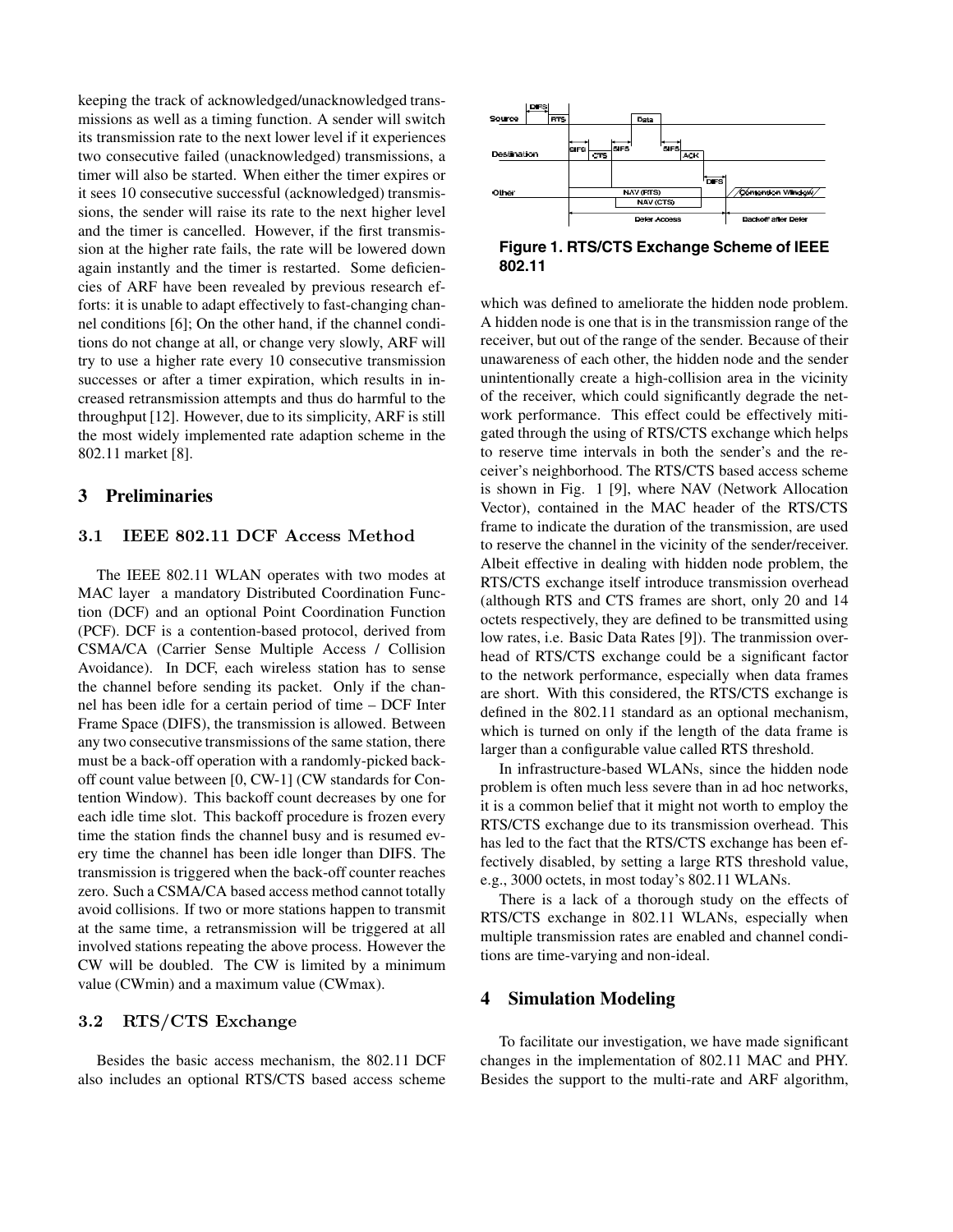| Mode           | Modulation  | <b>Code Rate</b> | Data Rate |
|----------------|-------------|------------------|-----------|
|                | <b>BPSK</b> | 1/2              | 6 Mbps    |
| $\overline{c}$ | <b>BPSK</b> | 3/4              | 9 Mbps    |
| 3              | <b>OPSK</b> | 1/2              | 12 Mbps   |
| 4              | <b>OPSK</b> | 3/4              | 18 Mbps   |
| 5              | 16-OAM      | 1/2              | 24 Mbps   |
| 6              | 16-OAM      | 3/4              | 36 Mbps   |
| 7              | $64-OAM$    | 2/3              | 48 Mbps   |
| 8              | 64-OAM      | 3/4              | 54 Mbps   |

BPSK: Binary Phase-Shift Keying QPSK: Quadrature Phase-Shift Keying QAM: Quadrature Amplitude Modulation

#### **Table 1. Eight PHY Modes of IEEE 802.11a**

the implementation also includes two important features: (1) it has a realistic channel propagation model that is suitable for mobile nodes deployed in urban area; and (2) it uses a FER (Frame Error Rate) - based reception model that reflects the error performance of 802.11a PHY modulation techniques and coding schemes.

We present the simulation modeling in details from the following four aspects: the multi-rate network model and parameters, the channel propagation model, the frame reception model, and the traffic model.

## **4.1 Multi-rate Network Model and Parameters**

Sharing the same protocol at the MAC layer, currently deployed 802.11 wireless devices follow different standards at the PHY layer, for example, 802.11a, 802.11b, 802.11g, 802.11n, etc. All these standards support multi-rate transmissions. For the simulation purpose, however, we have chosen to use 802.11a at the PHY layer, which supports up to eight transmission rates (6∼54Mbps), yet it is less complex than 802.11g which must support the four transmission rates of 802.11b to keep the compatibility.

IEEE 802.11a employs OFDM (Orthogonal Frequency Division Multiplexing) modulation technology in PHY layer. As shown in Table 1, by using different modulation schemes, such as BPSK, QPSK, 16-QAM, 64-QAM, and different coding rates, 802.11a supports 8 transmission rates. To guide against data loss, FEC (Forward Error Correction) coding/decoding is added in 802.11a PHY, which is performed by bit interleaving and convolutional coding.

Table 2 summarizes some major MAC/PHY parameters that we used in simulations. Just a comment on RTS threshold: when it is set as 0, RTS/CTS exchange will be used for all data frames. On the contrary, to disable RTS/CTS exchange sequence, we simply set the RTS threshold to 3000 octets, which is larger than any legal MAC data frame.

| <b>Parameters</b>                      | Values           |
|----------------------------------------|------------------|
| Preamble Length                        | $16\mu s$        |
| PLCP Header Length                     | $4\mu s$         |
| MAC Header Size                        | 28 Bytes         |
| Slot Time                              | $9\mu s$         |
| Short Inter Frame Space (SIFS)         | $16\mu s$        |
| DCF Inter Frame Space (DIFS)           | $34\mu s$        |
| Minimum Contention Window Size (CWmin) | 31               |
| Maximum Contention Window Size (CWmax) | 1023             |
| Clear Channel Assessment (CCA) Time    | $3\mu s$         |
| RxTxTurnaround Time                    | $1 \mu s$        |
| RTS Threshold                          | 0 or 3000 Octets |
| <b>Fragmentation Threshold</b>         | 2100 Octets      |
| LongRetryLimit                         | 7                |
| ShortRetryLimit                        |                  |

## **Table 2. IEEE 802.11a MAC/PHY Channel Parameters Used in Simulations**

#### **4.2 Channel Propagation Model**

In ns-2, Friis free-space model is used to simulate short distance propagations and two-ray-ground model is used for long distances. Although widely used, these two models are inherently limited – they assume ideal propagation conditions without considering multipath fading effects, which often dominates the propagation effects in mobile networks. An enhanced model – the shadowing model was introduced in ns-2 to characterize the multipath fading effects. However, as pointed out in [3], using an added Gaussian random variable to simulate the fluctuations of the channel is lack of experimental validation. On the other hand, extensive measurement campaign has shown that the signal deviation can be better modeled using a Rayleigh or Ricean distribution. Ricean distribution is used when there is a dominant stationary signal component present, such as a line-of-sight propagation path; while Rayleigh distribution is more suitable if such a component does not present [16].

To simulate a mobile network that is deployed in an urban area, we developed a new implementation of the 802.11 PHY layer in ns-2, which combines the log-distance path loss model [16] and the Ricean propagation model [14].

With log-distance path loss model, and assuming the transmitter-receiver separation distance is d, the received power (in  $dBm$ ) of a frame is computed as

$$
Pr_d[dBm] = Pr_{d_0}[dBm] + 10 \cdot n \cdot \log(\frac{d}{d_0}), \quad (1)
$$

where  $n$  is the path loss exponent which indicates the rate at which the path loss increases with distance,  $d_0$  is the closein reference distance which is determined from measurements close to the transmitter, and  $Pr_{d_0}$  (in watt) can be calculated using the Friis free-space model:

$$
Pr_{d_0}[watt] = \frac{P_t G_t G_r \lambda^2}{(4\pi)^2 d_0^2 L},\tag{2}
$$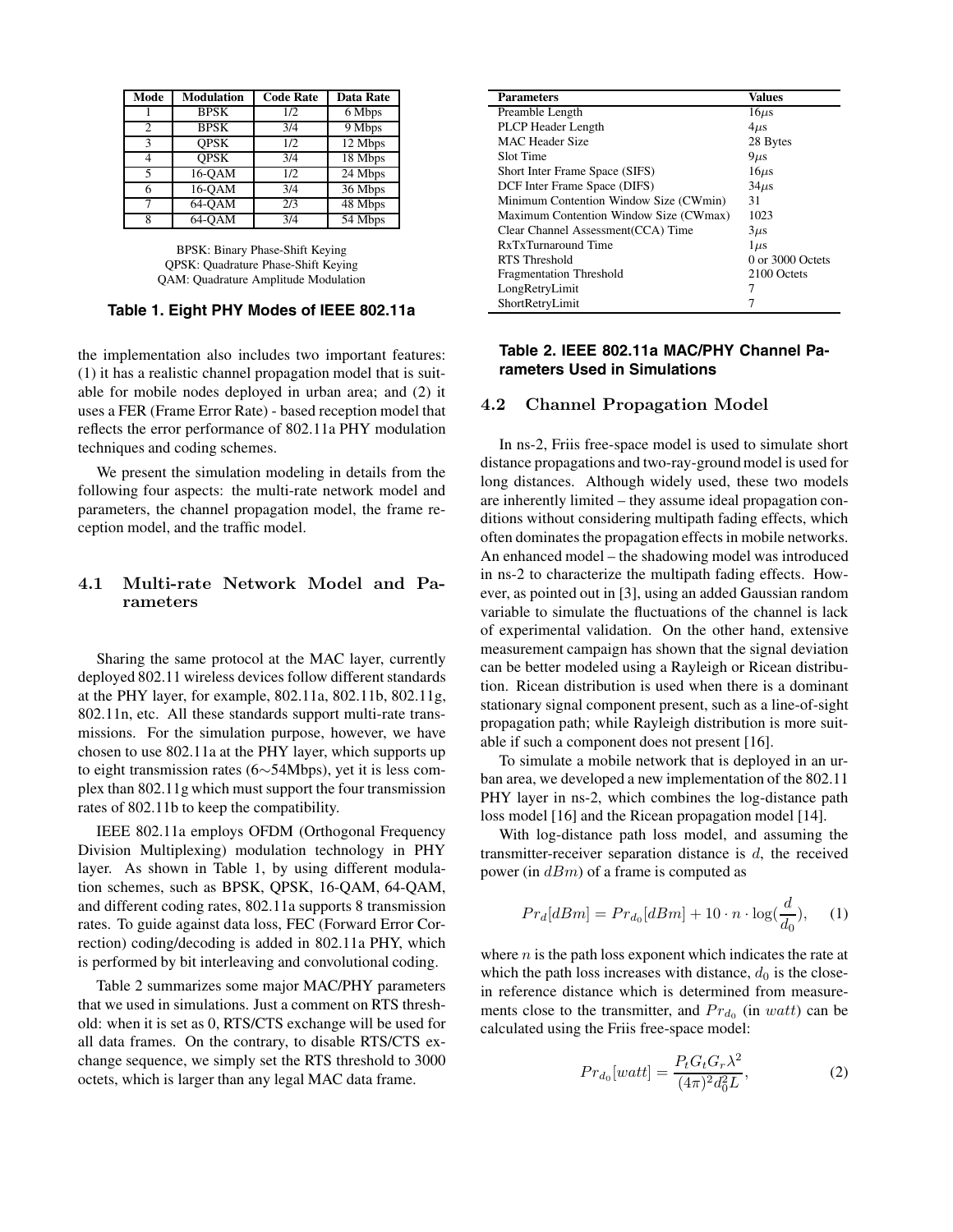where  $P_t$  is the transmitted power,  $G_t$  and  $G_r$  are the antenna gains for the transmitter and receiver respectively, L is the system loss factor not related to propagation ( $L \leq 1$ ), and  $\lambda$  is the radio wavelength in meters. In our simulations, the path loss exponent  $n$  is set as 3 to simulate an urban area environment, and  $d_0$  is set as 1 meter.

With Ricean propagation model, the envelop of the received signal  $r$  has the following probability density function (pdf):

$$
p(r) = \begin{cases} \frac{r}{\sigma^2} e^{-\frac{r^2 + A^2}{2\sigma^2}} I_0(\frac{Ar}{\sigma^2}), \text{for}(A \le 0, r \le 0),\\ 0, \text{for}(r < 0), \end{cases}
$$
(3)

where the parameter A denotes the peak amplitude of the dominant signal component and  $I_0(\cdot)$  is the modified Bessel function of the first kind and zero-order. The Ricean distribution is often described in terms of a parameter K (called Ricean factor) which is defined as the ratio between the deterministic signal power and the variance of the multipath. It is given by  $K = A^2/(2\sigma^2)$  or, in terms of dB,  $K(dB) = 10 \log(A^2/2\sigma^2)$ . As  $A \to 0, K \to -\infty dB$ , the Ricean distribution degenerates to a Rayleigh distribution [16].

Punnoose et al. in [14] proposed an efficient implementation of Ricean propagation model based on a simple table lookup, which has been integrated into the implementation of our combined model. With the  $Pr<sub>d</sub>$  calculated in (1), the final received power after Ricean fading effect will be

$$
Pr_d^*[dBm] = Pr_d[dBm] + 10 \lg(F_{Ricean}), \qquad (4)
$$

where  $F_{Ricean}$  is the envelope multiplicative factor resulted by the Ricean propagation model. In our simulations, the transmitted power and and the Reicean factor  $K$  were set as 15dBm and 6dB respectively.

#### **4.3 Frame Reception Model**

The frame reception model used in ns-2 is a simple threshold-based model: if the received power of the frame falls below the carrier sense threshold –  $CS_{Threshold}$ , the frame is discarded as noise to simulate not being sensed. If the received power is above  $CS_{Threshold}$ , however lower than the receive threshold –  $Rx_{Threshold}$ , the frame is marked as error and discarded. Otherwise, if the received power is above  $Rx_{Threshold}$ , the frame is received without errors. This reception model is obviously over-simplified. In reality, the error performance of 802.11 devices is much more complicated: besides platform-dependent factors (i.e., variations in transmitter power, antenna gain, reception sensitivity, and frequency control, etc.) and external interferences, it also highly depends on the underlying PHY modulation modes and coding schemes.

Towards a more realistic reception model, a FER(Frame Error Rate)-based model was set up in our simulations. If the received power of a frame is above  $Rx_{Threshold}$  and not discarded because of the capture effect, instead of being delivered to MAC layer instantly, it has to go through the following steps:

1. Calculate the SINR for the incoming frame using the following formula:

$$
SINR = \frac{Pr_i}{Noise Floor + \sum_{j=1, j \neq i}^{n} Pr_j},
$$
 (5)

where  $Pr_i$  is the received power for the frame that we care, and  $\sum_{j=1,j\neq i}^{n} Pr_j$  is the sum of the received power of all other ongoing frames, taken as interferences to the incoming frame.

- 2. Calculate BER (Bit Error Rate) based on the SINR and the transmission mode (see Table 1) with which the frame was sent. An AWGN (Additive White Gaussian Noise) channel noise model is assumed in the calculation.
- 3. Calculate FER (Frame Error Rate) using the upper bond probability of error that is given in [15] under the assumption of binary convolutional coding and hard-decision Viterbi decoding.
- 4. Generate a random number uniformly in the range of [0,1). If the number is larger than FER, the frame is correctly received (to be delivered to the MAC layer); otherwise, the frame is marked as error and then discarded.

Due to the space limitation, please refer to [19] for details about the calculation of the BER and FER and the frame reception model.

#### **4.4 Traffic Model**

We focus our simulations on infrastructure-based 802.11a WLANs. In the simulation, traffic flows are symmetric in the sense that all of them share the same traffic load in each scenario. There is a UDP traffic flow between any non-AP node to the AP with the non-AP node as the sender. The aggregated traffic load in the network could simply be expressed as

$$
E(n, l, \tau) = n \times l \times (1/\tau), \tag{6}
$$

where  $n$  represents the number of nodes,  $l$  represents the average data packet size <sup>1</sup>, and  $\tau$  represents the average packet interval. We vary the traffic load and patterns through changing the *n*, *l*, and  $\tau$  respectively.

<sup>&</sup>lt;sup>1</sup>The data packet size referred in this work includes the length of TCP/UDP and IP headers, however, not the MAC header.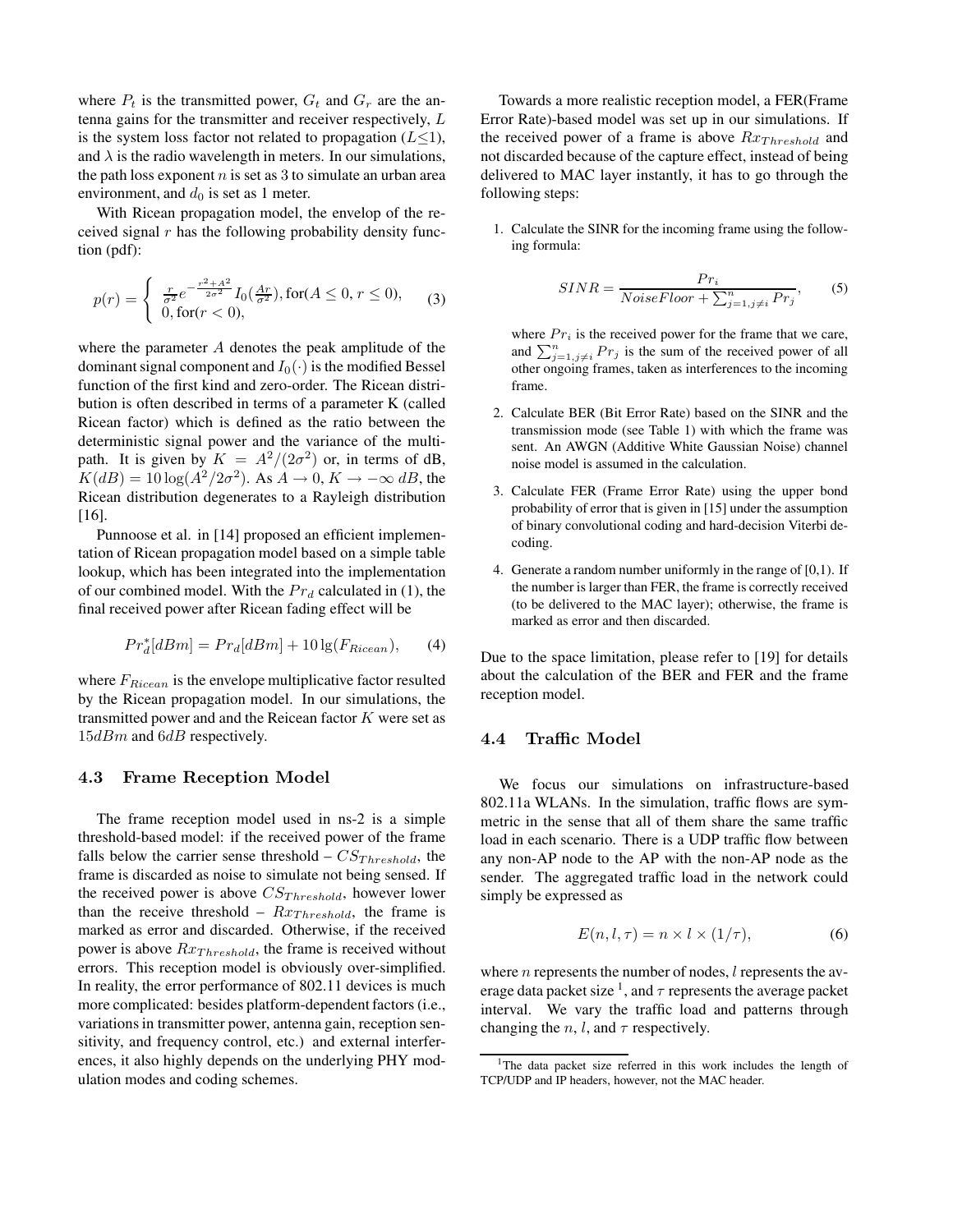

**Figure 2. Aggregated Throughput: RTS/CTSon vs. RTS/CTS-off**

## **5 Performance Analysis**

Different from most work on rate adaptation, we chose to use network-wise aggregated throughput, instead of perflow throughput, as the major performance metric. Two reasons are behind: (1) the performance anomaly of multi-rate networks – a per-flow optimal strategy might lead to the performance degradation of the whole network; and (2) the network revenue is better represented by the network-wise aggregated throughput than the throughput of some individual flows.

#### **5.1 The Rate Avalanche Effect**

First, let us use one example scenario to demonstrate the effect that we call rate avalanche. In this scenario, 40 802.11a wireless nodes are randomly deployed in a square area of 80 meters  $\times$  80 meters and one AP is installed in the center of the area (i.e. (40, 40)). There is one UDP-based traffic flow from each node to the AP. Each flow has the packet arrival rate of 200 packets/second (or a packet interval of 5ms). All the flows start at 0<sup>s</sup> and stop at 30s. Nodes are kept static during the whole simulation procedure. We first turn RTS/CTS on and repeat the experiment with different packet sizes, from 64 Bytes to 2048 Bytes with the step of 64 Bytes. Using the exactly same settings, the same group of experiments are repeated with RTS/CTS turned off.

Fig. 2 compares the aggregated throughput for the cases with RTS/CTS turned on and the cases with RTS/CTS turned off (referred as RTS/CTS-on and RTS/CTS-off respectively in the rest of the paper). As we can see from the figure, between 64 Bytes and 640 Bytes, RTS/CTSon delivers slightly lower throughput than RTS/CTS-off. However, starting from 640 Bytes, the performance of RTS/CTS-off are much lower than that of RTS/CTS-on.

With no hidden node presenting, it was expected the RTS/CTS-off would always deliver higher throughput than RTS/CTS-on due to the transmission overhead of RTS/CTS exchanges. So what causes the performance degradation of RTS/CTS-off? The question can be answered by Figs. 3 (a) and (b), which compare the number of collisions and the cumulative distribution of transmission rates used for RTS/CTS-on and RTS/CTS-off respectively (for the experiment with packet size of 1024 Bytes): (1) Fig. 3 (a) demonstrates that RTS/CTS-on leads to fewer collisions. This is because RTS frame is much shorter compared to most data frames, thus the collision probability of RTS frames is much lower. And once a RTS frame is successfully transmitted, the channel access is then reserved for the CTS and data frames that follow. Less collisions lead to less retransmissions which save the channel resources. (2) More importantly, Fig. 3 (b), with rates 1 to 8 corresponding to 6 to 54Mbps respectively, clearly shows that RTS/CTS-off leads to a much higher percentage of lower-rate transmissions than RTS/CTS-on. ARF behaves differently because the only feedback that ARF used to adapt transmission rates is the statistics of acknowledged/unacknowledged data transmissions. When RTS/CTS is off, every collision will cause an unacknowledged transmission, which will lead to rate dropping; on the other hand, when RTS/CTS is on, most collisions will be RTS frame collisions, which only lead to retransmissions of RTS frames, instead of unacknowledged data transmissions.

It is worthwhile noting, that as the RTS/CTS transmission overhead is always incurred for all the cases when RTS/CTS is turned on, so does the rate avalanche so RTS/CTS-off; however, they are differently influenced by the (average) size of the data packets. While the effect of RTS/CTS transmission overhead becomes less severe when packet size increases, the rate avalanche effect goes to the opposite direction – it is amplified with relatively large data packets. This explains the crossing of the two curves in Fig. 2. *The packet size corresponding to the* **cross-point** *could be used as the optimal RTS Threshold*.

### **5.2 The Impact of Node Numbers**

To study the impact of node numbers, in this group of experiments, we vary the number of nodes from 20 to 60. A fixed packet interval of 5ms is used for the UDP applications. As shown in Fig. 4, the cross-points highly depend on the number of nodes. *When the number of nodes gets larger, the cross points (or the optimal RTS thresholds) are shifting toward smaller packet size, which means the chance that RTS/CTS-on outperforms RTS/CTS-off is getting larger*. This could be easily understood: higher number of nodes yield higher level of contentions and more collisions, which lead to more retransmissions and deeper de-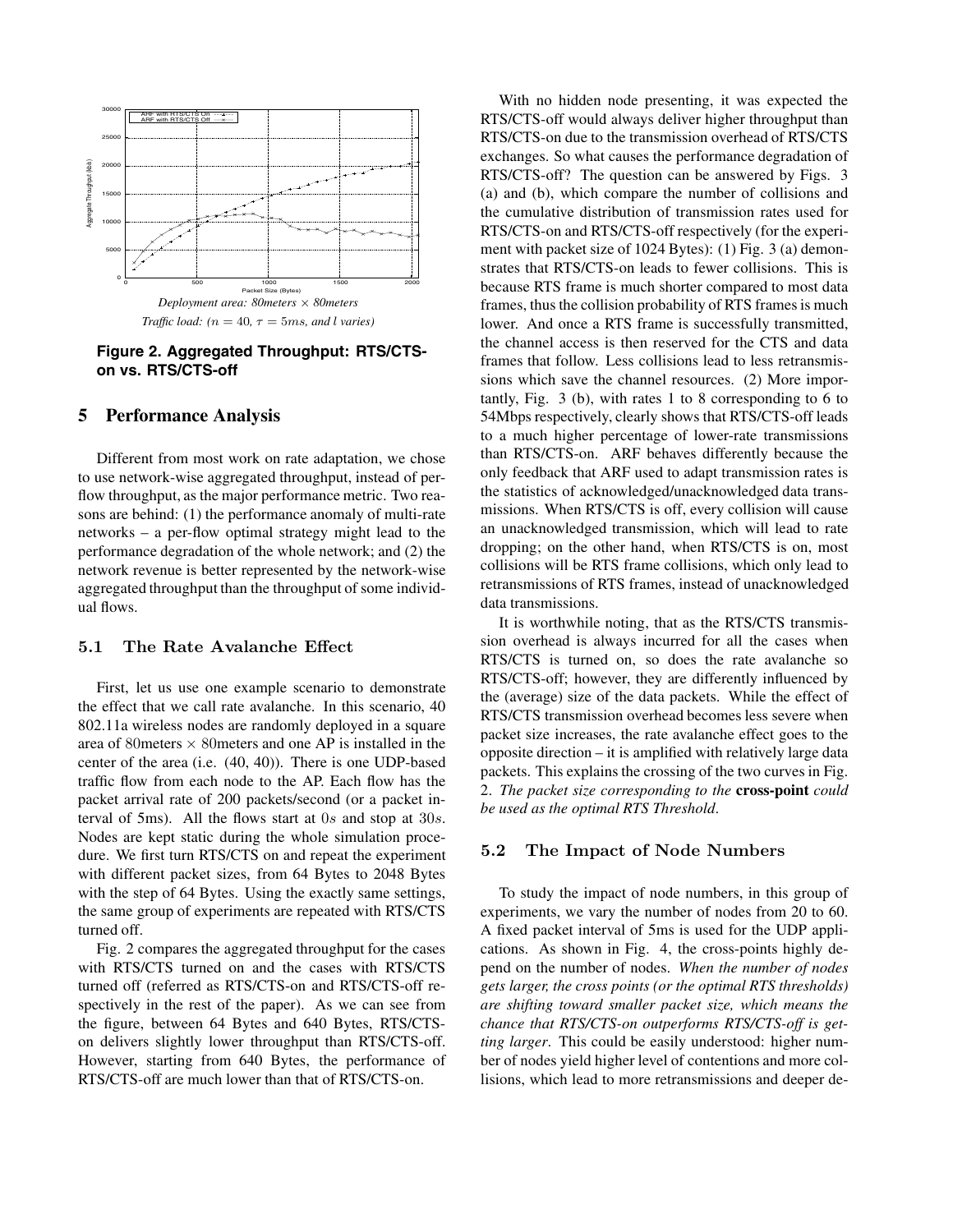

*Traffic load:*  $(n = 40, \tau = 5ms, and l = 1024Bytes)$ 





*Deployment area: 80meters × 80meters Traffic load:*  $(\tau = 5ms, n \text{ and } l \text{ vary})$ 

#### **Figure 4. The Impact of Node Numbers**

gree of rate avalanche.

## **5.3 The Impact of Node Geographical Distributions**

To study how geographical distribution could influence the performance of RTS/CTS-on and RTS/CTS-off, we varied the size of the node deployment area. Figs. 5 (a) and (b) show the results for the cases of 60 meters  $\times$  60 meters and 100 meters  $\times$  100 meters respectively. Comparing these two figures with Fig. 4, we can see that *as the deployment area is larger (i.e. nodes are more spreading out), the cross-points (i.e. the optimal thresholds) are shifting toward smaller packet sizes*. This could be explained as follow. When nodes are deployed in a wider area, the chances that they have to use lower rates for transmission are getting higher. The side-effect is that the relative overhead of transmitting RTS/CTS exchanges is getting lower since the difference between the transmission rates for data frames and RTS/CTS exchanges are smaller.

Beside that, we also notice that when the deployment area is larger, the performance gain of RTS/CTS-off over



**Figure 6. The Impact of Node Mobility**

RTS/CTS-on before the cross-points in the curves, diminishes quickly.

### **5.4 The Impact of Node Mobility**

Next we investigate how node mobility influences the performance of RTS/CTS-on and RTS/CTS-off. Node mobility is simulated using the widely adopted Random Waypoint Mobility Model (RWPM). We compare the results for experiments that use three different Maximal Velocity values, namely, 2, 5 and 10 meters/second. In this group of experiments, 40 nodes are first randomly deployed in the area of 80 meters  $\times$  80 meters, then move individually following the RWPM model. Results are shown in Fig. 6. As we can see from the figure, a higher moving speed causes a slight drop in the performance of both RTS/CTS-on and RTS/CTS-off. The cross-point also shifts toward smaller packet sizes when the moving speed increases. This is because, overall, a faster moving speed of the sender, the receiver and other surrounding nodes will also yield faster fluctuations of the received signal strength at the receiver due to the Doppler shifts and multipath propagations. Reacting to a faster changing channel is surely more challeng-